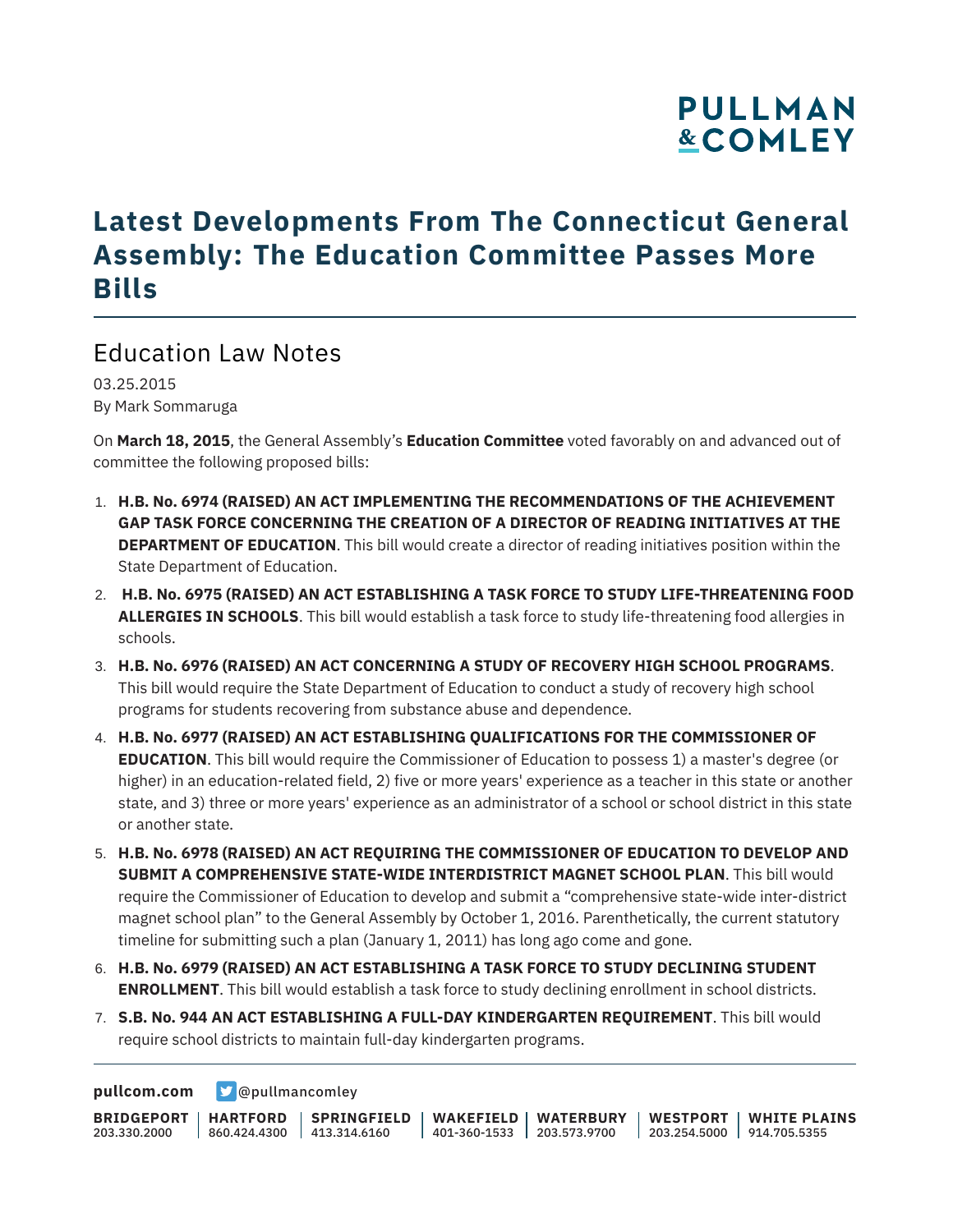# **PULLMAN &COMLEY**

#### Latest Developments From The Connecticut General Assembly: The Education Committee Passes More Bills

- 8. **S.B. No. 1054 (RAISED) AN ACT CONCERNING STUDENTS WITH DYSLEXIA**. This bill would require an employee of the State Department of Education to be responsible for providing information and assistance to the public relating to dyslexia, include specific programmatic requirements for teacher preparation courses relating to dyslexia and include dyslexia instruction as part of the in-service training for educators.
- 9. **S.B. No. 1055 (RAISED) AN ACT CONCERNING GIFTED AND TALENTED STUDENTS**. This bill would require an employee of the State Department of Education to be responsible for providing information and assistance to the public relating to gifted and talented students and to require the Department to conduct a study that examines the best practices in the provision of services to gifted and talented students
- 10. **S.B. No. 1056 (RAISED) AN ACT CONCERNING THE EXCESS COST THRESHOLD AND THE COLLECTION OF DATA RELATING TO PER PUPIL COSTS FOR SPECIAL EDUCATION**. This bill would phase in a change to the excess cost threshold for special education (i.e., by lowering the threshold) and require the State Department of Education to annually collect and report data relating to local special education expenditures.
- 11. **S.B. No. 1057 (RAISED) AN ACT CONCERNING THE DEVELOPMENT OF A ROLLING THREE-YEAR CAPITAL IMPROVEMENT AND CAPITAL EQUIPMENT PLAN FOR THE TECHNICAL HIGH SCHOOL SYSTEM**. This bill would require the State Board of Education to maintain a rolling three-year capital improvement and capital equipment plan for the technical high school system
- 12. **S.B. No. 1058 (RAISED) AN ACT CONCERNING CHRONIC ABSENTEEISM**. Among other things, this bill would require school districts that have "high" rates of chronic absenteeism to establish a district school attendance review team, require the State Department of Education to develop a chronic absenteeism prevention and intervention plan, require the State Board of Education to define "disciplinary absence" and require school boards to report data relating to student attendance
- 13. **S.B. No. 1059 (RAISED) AN ACT CONCERNING HIGH SCHOOL GRADUATION REQUIREMENTS**. This bill would delay implementation of the new high school graduation requirements for one year, permit students to earn physical education credit for participation in interscholastic athletics, permit students to earn credit for college coursework completed during summer break and award a community service recognition award to students who complete fifty or more hours of community service.

Previously, on **March 11, 2015**, the Education Committee voted favorably on and advanced out of committee the following proposed bills:

1. H.B. No. 6834 **(RAISED) AN ACT CONCERNING COLLABORATION BETWEEN BOARDS OF EDUCATION AND SCHOOL RESOURCE OFFICERS**. Among other things, this bill would require a board of education that assigns a school resource officer to any of its schools to enter into a memorandum of understanding with local law enforcement or the State Police regarding the school resource officer's roles and responsibilities.